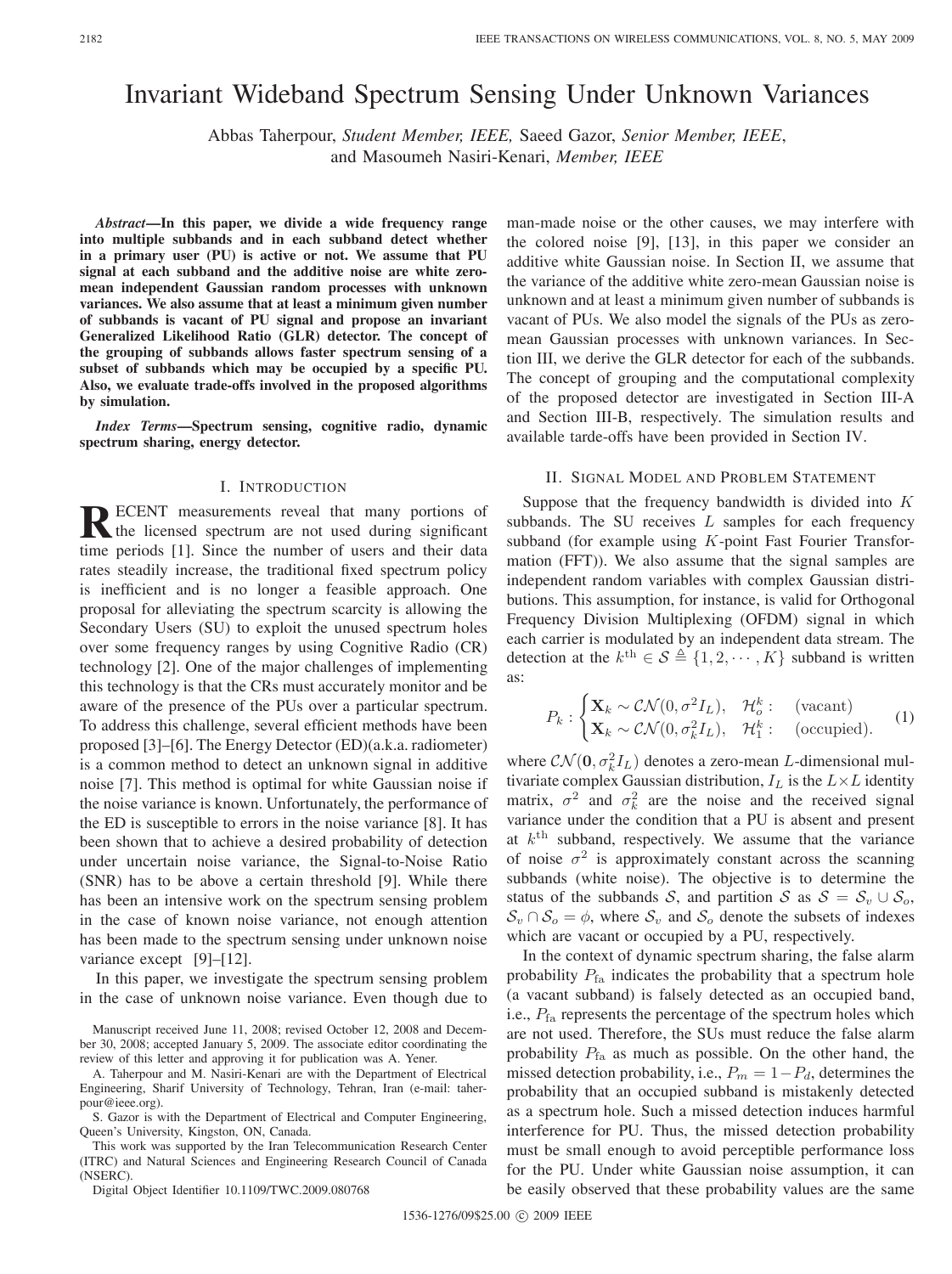for all subbands. From  $(1)$ , we have K interrelated composite hypothesis testing problems with  $K + 1$  unknown parameters, i.e.,  $\sigma^2$  and  $\{\sigma_k^2\}_{k=1}^K$ . In general, we can not find a proper solution for each of the above  $K$  problems if we attempt to solve them individually. Thus, since the noise variance  $\sigma^2$ is a common unknown parameter, we treat these problems altogether. We assume that at least a given minimum number of subbands (M) out of K subband are vacant, i.e.,  $|S_v| \ge M$ where |.| is the cardinality of (.). Let  $\mathcal{D} \subseteq \mathcal{S}_v$  ( $|\mathcal{D}| = M$ ) denote the indexes of  $M$  vacant subbands<sup>1</sup>. This assumption is quite reasonable, since the current dynamic spectrum sharing research is motivated by the fact that many parts of the spectrum are under-utilized in the most of the times which makes the concept of spectrum sharing to be attractive. Our assumption is justified by the same fact. In practice, one may obtain the minimum number of vacant subbands  $M$  using the activity history of PUs over the whole spectrum. It is obvious that for a vacant subband we have  $\sigma_k^2 = \sigma^2$  and for an occupied subband  $\sigma^2 < \sigma_k^2$  as  $\sigma_k^2$  is the variance of the PU signal plus the noise variance  $\sigma^2$ .

# III. PROPOSED GLR DETECTOR

For the  $k<sup>th</sup>$  subband, the Probability Density Functions (PDF) of the observations under the hypotheses  $\mathcal{H}_0^k$  and  $\mathcal{H}_1^k$ are respectively given by:

$$
f(\mathbf{X}; \mathcal{H}_0^k) = \frac{1}{(\pi \sigma^2)^{L(|\mathcal{D} \cup \{k\}|)}} \exp \left\{ -\frac{1}{\sigma^2} \sum_{m \in \mathcal{D} \cup \{k\}} ||\mathbf{X}_m||^2 \right\}
$$

$$
\times \prod_{m \in \mathcal{S} \setminus (\mathcal{D} \cup \{k\})} \frac{1}{\pi^L \sigma_m^{2L}} \exp \left\{ -\frac{1}{\sigma_m^2} ||\mathbf{X}_m||^2 \right\},
$$
(2)

$$
f(\mathbf{X}; \mathcal{H}_1^k) = \frac{1}{(\pi \sigma^2)^{L(|\mathcal{D}\backslash\{k\}|)}} \exp\left\{-\frac{1}{\sigma^2} \sum_{m \in \mathcal{D} - \{k\}} \|\mathbf{X}_m\|^2\right\}
$$

$$
\times \prod_{m \in \mathcal{S}\backslash(\mathcal{D}\backslash\{k\})} \frac{1}{\pi^L \sigma_m^{2L}} \exp\left\{-\frac{1}{\sigma_m^2} \|\mathbf{X}_m\|^2\right\}.
$$
(3)

where  $\sigma_m^2$ ,  $\sigma^2$  and D are unknown parameters, **X** =  $[\mathbf{X}_1, \cdots, \mathbf{X}_K] \in \mathbb{C}^{L \times K}$  is the input data matrix and  $\|\cdot\|$ denotes the Euclidian norm of a vector. We substitute the Maximum Likelihood (ML) estimations of these parameters under each hypothesis in order to derive a GLR detector. By maximizing the above PDFs, the ML estimations of  $\sigma^2$  and  $\sigma_i^2$  under  $\mathcal{H}_0^k$  and  $\mathcal{H}_1^k$  are

$$
\mathcal{H}_0^k: \qquad \begin{cases} \widehat{\sigma^2} = \frac{1}{|\mathcal{D} \cup \{k\}|L} \sum_{m \in \mathcal{D} \cup \{k\}} ||\mathbf{X}_m||^2\\ \widehat{\sigma_i^2} = \frac{||\mathbf{X}_i||^2}{L}, \qquad \forall i \in \mathcal{S} \setminus (\mathcal{D} \cup \{k\}) \end{cases} \tag{4}
$$

$$
\mathcal{H}_1^k: \qquad \begin{cases} \widehat{\sigma^2} = \frac{1}{|\mathcal{D}\setminus\{k\}|L} \sum_{m \in \mathcal{D} - \{k\}} ||\mathbf{X}_m||^2\\ \widehat{\sigma_i^2} = \frac{||\mathbf{X}_i||^2}{L}, \qquad \forall i \in \mathcal{S}\setminus(\mathcal{D}\setminus\{k\}). \end{cases} \tag{5}
$$

<sup>1</sup>Please note that  $S_v$  denotes the indexes of all vacant subbands, while  $D$ as a subset of  $S_v$  denotes the indexes of M vacant subbands. Since  $S_v$  is not known in advance, with the assumption that  $|S_v| \geq M$ , at the first step of the detection algorithm, the subset  $D$  with the cardinality of  $M$  is estimated, as will be discussed later.

The noise variance in (4-5) is estimated as the ensemble mean of the energies over D. To find the ML estimation of the subset D, we substitute  $\sigma^2$  and  $\sigma_i^2$  from (4) and (5) respectively in (2) and (3) and maximize the results over  $D$ . We easily see that the ML estimate of  $D$  (obtained by these optimizations under  $\mathcal{H}_0^k$  and  $\mathcal{H}_1^k$ ) for both cases is the set of the indexes of the  $M$  smallest energy values in the vector  $\|\mathbf{X}_1\|^2, \|\mathbf{X}_2\|^2, \cdots, \|\mathbf{X}_K\|^2] = \text{diag}[\mathbf{X}^H\mathbf{X}]$ . In [12], a similar result for the ML estimate of  $D$  is proven using maximal invariant approach where the signals are treated as parameters in the context of array signal processing. In addition, to satisfy the condition  $\sigma^2 \leq \sigma_k^2$  we require the subset  $D$  be chosen such that

$$
\frac{1}{|\mathcal{D} \cup \{k\}|} \sum_{m \in \mathcal{D} \cup \{k\}} ||\mathbf{X}_m||^2 \le \frac{1}{K} \sum_{m \in \mathcal{S}} ||\mathbf{X}_m||^2. \tag{6}
$$

Interestingly, the above mentioned ML estimate of  $D$  guarantees (6). This result justifies our intuition, as the subbands with lower energy levels are more likely to contain only noise. Thus, the subset  $\widehat{\mathcal{D}}$  is selected by sorting the vector of subbands energies. In this operation, an occupied subband may be mistakenly misclassified in  $\overline{\mathcal{D}}$  only if the observed energy in that subband is smaller than at least  $|S| - M + 1$  other subbands. We refer to this unlikely case as a misclassification in which a missed detection may also happen or be prevented in the detection step. By substituting (4) and (5) respectively in (2) and (3), we obtain the following Likelihood Ratio (LR) function:

$$
LR_k(\mathbf{X}) = \frac{f(\mathbf{X}; \mathcal{H}_0^k)|_{(5)}}{f(\mathbf{X}; \mathcal{H}_0^k)|_{(4)}} \qquad (7)
$$
  

$$
= \frac{\left(\frac{1}{|\mathcal{D}\cup\{k\}|L}\sum_{m \in \mathcal{D}\cup\{k\}} \|\mathbf{X}_m\|^2\right)^{|\mathcal{D}\cup\{k\}|L}}{\left(\frac{\|\mathbf{X}_k\|^2}{L}\right)^L \left(\frac{1}{|\mathcal{D}\setminus\{k\}|L}\sum_{m \in \mathcal{D}\setminus\{k\}} \|\mathbf{X}_m\|^2\right)^{|\mathcal{D}\setminus\{k\}|L}}.
$$

which can be written in the following form:

$$
LR_k(\mathbf{X}) = \begin{cases} \frac{(M-1)^{(M-1)L}}{M^{ML}} \frac{\left(\sum_{m \in \hat{\mathcal{D}}} ||\mathbf{X}_m||^2\right)^{ML}}{\left(\sum_{m \in \hat{\mathcal{D}} \setminus \{k\}} ||\mathbf{X}_m||^2\right)^{(M-1)L}}, & \text{for } k \in \hat{\mathcal{D}}\\ \frac{M^{ML}}{(M+1)^{(M+1)L}} \frac{\left(\sum_{m \in \hat{\mathcal{D}} \cup \{k\}} ||\mathbf{X}_m||^2\right)^{(M+1)L}}{\left(\sum_{m \in \hat{\mathcal{D}}} ||\mathbf{X}_m||^2\right)^{ML}}, & \text{for } k \notin \hat{\mathcal{D}}. \end{cases}
$$
(8)

Thus, the Log-Likelihood Ratio (LLR) function is given by

$$
LLR_k(\mathbf{X}) = \n\begin{cases}\nLc(M) - L \log \left( \lambda_k(\mathbf{X}) \left( 1 - \lambda_k(\mathbf{X}) \right)^{M-1} \right), & \text{for } k \in \hat{\mathcal{D}} \\
Lc(M+1) + L \log \frac{(1 + \lambda_k(\mathbf{X}))^M}{\lambda_k(\mathbf{X})}, & \text{for } k \notin \hat{\mathcal{D}}.\n\end{cases}
$$

where  $c(M) = \log \frac{(M-1)^{M-1}}{M^M}$  and  $\lambda_k(\mathbf{X})$  is defined by

$$
\lambda_k(\mathbf{X}) \triangleq \frac{\|\mathbf{X}_k\|^2}{\sum_{m \in \hat{\mathcal{D}}} \|\mathbf{X}_m\|^2}.
$$
 (10)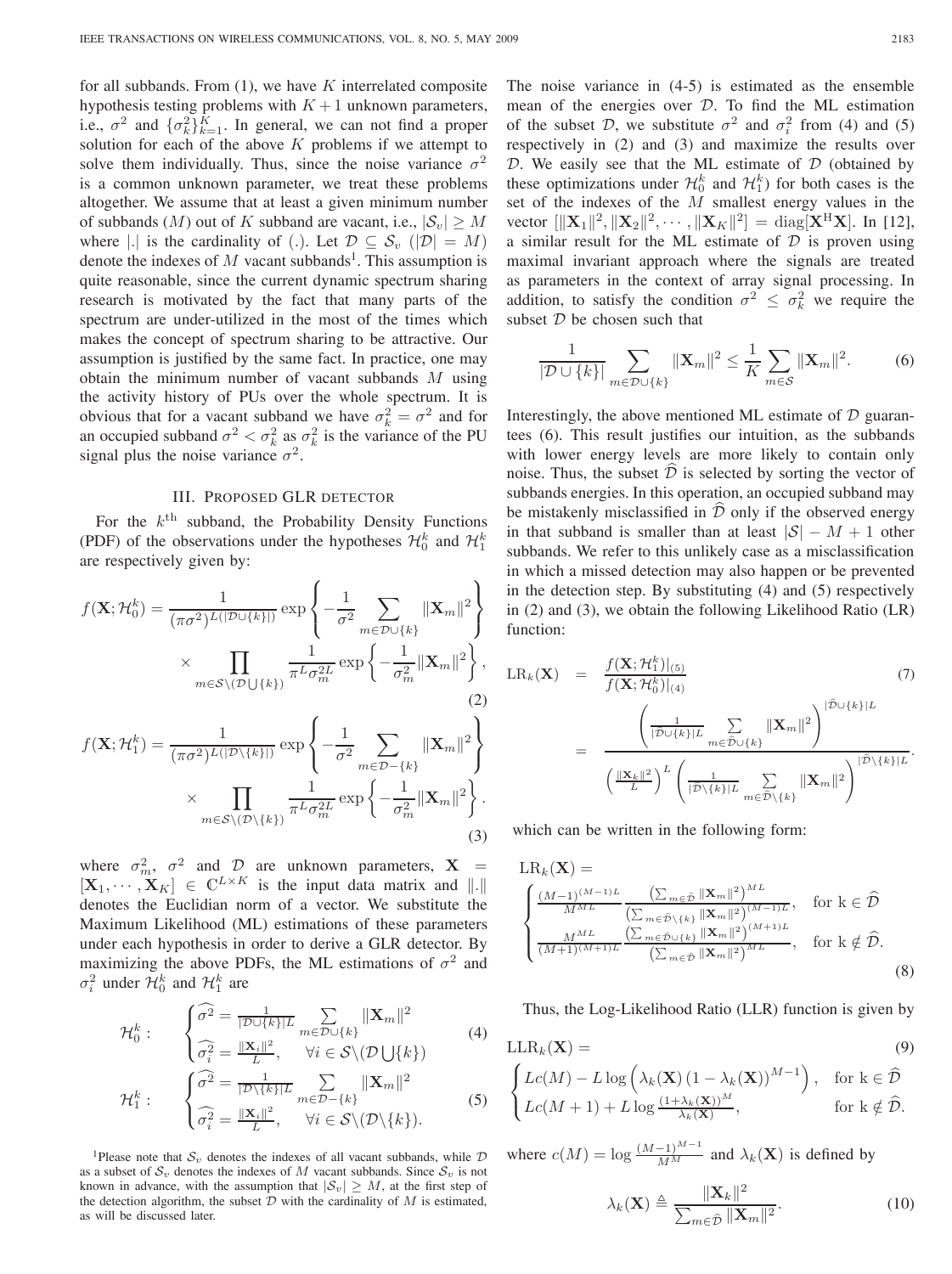

Fig. 1. The threshold versus probability of false alarm  $P_{fa}$  for different number of samples *L* and,  $K = 64$ , and  $M = 16$ .

For making decision, we compare  $LLR_k(X)$  to a threshold, i.e., the GLR test is simplified as

$$
T_{\text{GLR}}^{k}(\mathbf{X}) = \qquad (11)
$$
  
\n
$$
\begin{cases}\nc(M) - \log \left(\lambda_{k}(\mathbf{X}) \left(1 - \lambda_{k}(\mathbf{X})\right)^{M-1}\right), & \text{for } k \in \hat{\mathcal{D}} \ \mathcal{H}_{1} \\
c(M+1) + \log \frac{(1 + \lambda_{k}(\mathbf{X}))^{M}}{\lambda_{k}(\mathbf{X})}, & \text{for } k \notin \hat{\mathcal{D}}, \ \mathcal{H}_{0}\n\end{cases}
$$

In general, the detection threshold, i.e.  $\eta$ , is obtained by solving  $F(\eta)=1 - P_{fa}$ , where  $P_{fa}$  denotes the false alarm probability and  $F(x)$  is the Cumulative Distribution Function (CDF) of the decision statistic under hypothesis  $\mathcal{H}_0$ . Also, it is possible to find this threshold by Monte-Carlo simulation method. Since the CDF of the decision statistic in (11) does not have a known closed form, we use the Monte-Carlo simulation method to obtain the threshold. Figure 1 illustrates the plots of the threshold versus the probability of false alarm  $P_{fa}$  for different number of samples  $L$ . We see that the threshold value  $\eta$  decreases at a given false alarm probability  $P_{fa}$  by increasing the number of samples L. From these plots we observe that approximately the logarithm of the threshold value  $\log \eta$  is a linear function of  $\log P_{\text{fa}}$  as  $\log \eta \approx -\alpha(L) \log P_{\text{fa}} + \beta(L)$ , where the  $\alpha(L)$  and  $\beta(L)$  are decreasing functions of L.

Consider the case that an occupied subband  $k$  is misclassified, i.e.,  $k \in \mathcal{D}$ . In this case, the decision statistic in (11) can possibly assist us to avoid the missed detection. Please note that for each subbband, regardless of being member of  $D$  or not, the decision statistic is constructed by using (11) and the final decision is made about the status, accordingly. That is,  $D$ is not necessarily the subset of subbands which are detected as vacant, and the final decision is based on (11). This case may happen if the number of vacant subbands is relatively small compared with the total number of subbands. Note that the false alarm probability and the corresponding threshold are independent of the unknown parameters, and the detector in (11) is invariant with respect to the noise variance. For instance, under the null hypothesis  $\mathcal{H}_0$ ,  $T_{\text{GLR}}^k(\mathbf{X})$  in (11) is invariant with the noise variance  $\sigma^2$ , because  $\lambda_k(\mathbf{X}) = \lambda_k(\frac{1}{\sigma}\mathbf{X})$ and hence  $T_{\text{GLR}}^k(\mathbf{X}) = T_{\text{GLR}}^k(\frac{1}{\sigma}\mathbf{X})$ . In the other words  $\frac{1}{\sigma}\mathbf{X}_k \sim \mathcal{CN}(0, I_L)$  under  $\mathcal{H}_o^k$  and the decision statistics are

identical for the noise variances  $\sigma^2$  and 1, and thus  $T_{\text{GLR}}^k(\mathbf{X})$ is independent of the unknown parameters. This means that a threshold obtained for a given  $P_{fa}$  is independent of the SNR value or the noise variance.

## *A. Grouping of subbands*

In the grouping, we assume that the SU for spectrum sensing has knowledge about some adjacent or non-adjacent subbands used simultaneously by a specific PU. That is the SU knows the exact position of this group of subbands by considering a specific part of spectrum which may be occupied by a known application. The spectrum sensing for such a scenario can be considerably enhanced. By grouping, we mean the integration of the information obtained from such a group of subbands. All subbands in a group have a common status regarding the presence or absence of the PU. In the other words, only one binary hypothesis is required for a given group which results in a faster spectrum sensing approach. Let the subset  $G \subseteq S$  denote the indexes of  $|G|$  subbands which are used by a specific PU. By following the similar steps as taken for a single subband, it can be easily shown that the GLR detector for this group has the same form of single subband detector in (11) but in this case the variable  $\lambda_G(\mathbf{X})$  defined below is used instead of  $\lambda_k(\mathbf{X})$ 

$$
\lambda_G(\mathbf{X}) \triangleq \frac{\sum_{k \in G} \|\mathbf{X}_k\|^2}{\sum_{m \in \hat{\mathcal{D}}} \|\mathbf{X}_m\|^2}.
$$
 (12)

Similarly, the subset  $\widehat{\mathcal{D}}$  is the set of the indexes of the M smallest elements of the set  $\{||\mathbf{X}_m||^2\}_{m=1}^K$  and the threshold is determined by satisfying a given  $P_{\text{fa}}$ .

#### *B. Computational Complexity*

In practice, the proposed GLR detector can be implemented easily and has a low computational complexity (CC) summarized as follows:

- Temporal signal transformation into frequency domain: By using FFT, the CC of this part is  $\mathcal{O}(KL \log_2 K)$ (complex multiplication and addition) since  $K$  point FFT is employed L times.
- Selecting the subset  $D$ : By calculating  $\|\mathbf{X}_1\|^2$ ,  $\|\mathbf{X}_2\|^2$ , ...,  $\|\mathbf{X}_K\|^2$  and choosing the indexes of M smallest ones. The CC of this step is in order of  $\mathcal{O}(KL)$  (plus CC of finding smallest M numbers out of K numbers which is less than  $K \log_2 K$ ).
- Constructing the parameter  $\lambda_k(\mathbf{X})$  in (10) for all subbands: The required CC for this step is only in order of  $\mathcal{O}(M)$ .
- Calculating the decision statistics in (11) for all subbands: The required CC for this step is in order of  $\mathcal{O}(K)$ .

The Overall CC order of the algorithm is as low as  $\mathcal{O}(KL \log_2 K)$ . Obviously the dominant computational cost is imposed by the FFT.

If we use the concept of grouping of subbands, the CC of computing  $\lambda_G(X)$  and the decision statistics are in order of the number of groups instead of  $K$ , and hence again the dominant computational cost is due to the FFT.

For comparison, for energy detection (ED), similar to the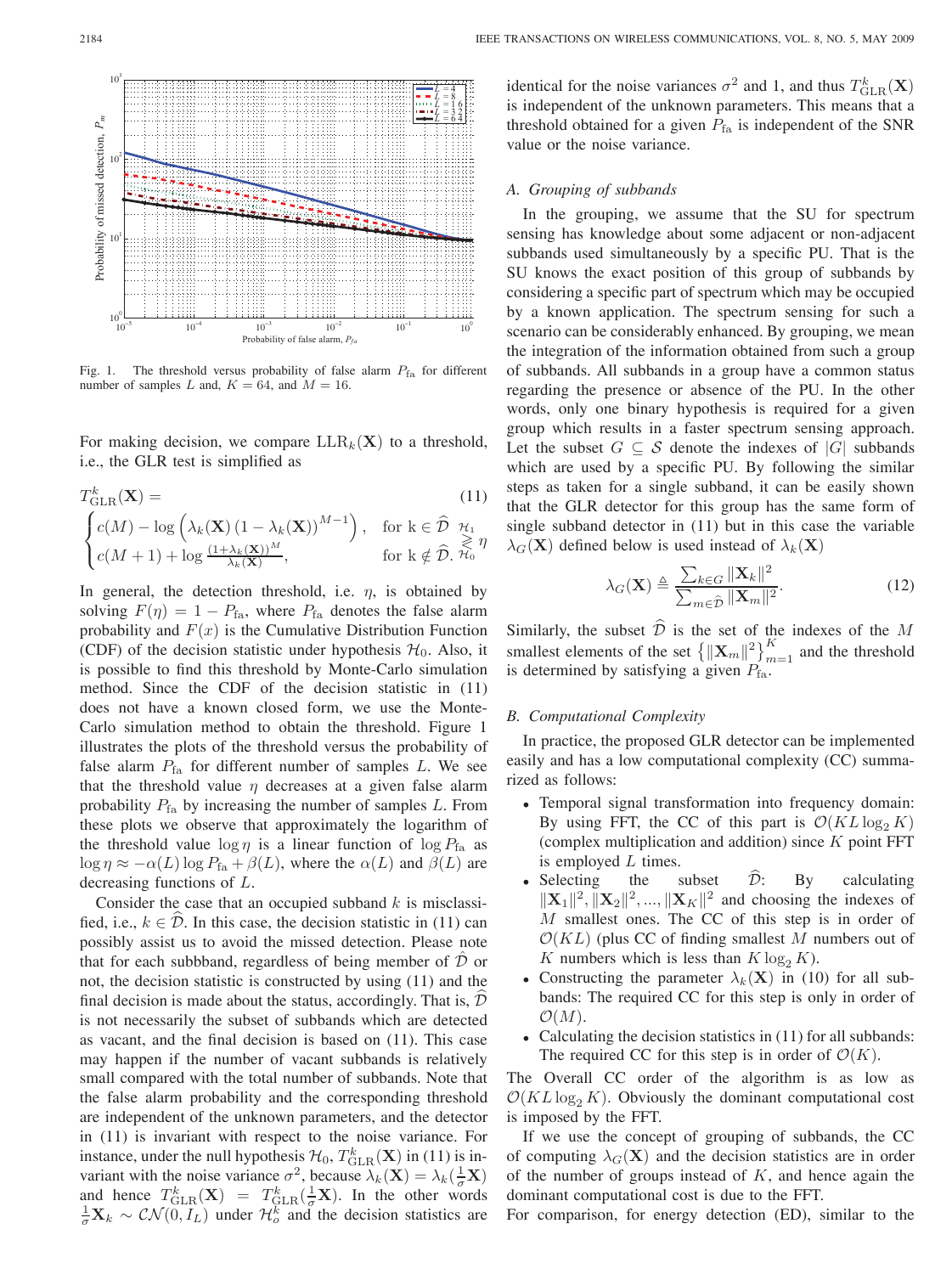

Fig. 2. The probability of missed detection for the GLR detector and the optimal ED versus SNR for different number of samples *L* and  $P_{\text{fa}} = 10^{-2}$ ,  $\hat{K} = 64$ , and  $M = 16$ .

proposed GLR detector, we need to transform the temporal signal to the frequency domain and then calculate the energies  $\|\mathbf{X}_1\|^2, \|\mathbf{X}_2\|^2, \cdots, \|\mathbf{X}_K\|^2$  which their computational complexities are in orders of  $\mathcal{O}(KL \log_2 K)$  and  $\mathcal{O}(KL)$ , respectively. Therefore, the overall CC order of the ED is  $\mathcal{O}(KL \log_2 K)$ , which is the same as the proposed detector.

#### IV. SIMULATION RESULTS

Figure 2 depicts the probability of missed detection  $P_m$  of the proposed GLR detector and the optimal ED versus SNR for different number of samples  $L$  at a false alarm rate of  $P_{\text{fa}} = 10^{-2}$ . In order to determine the threshold for a given false alarm probability, we have generated the decision statistic randomly according to the assumed distributions for  $10^6$ independent trials (in absence of PU signal) and chosen the detection threshold as  $100P_{\text{fa}}$  percentile of the generated data, i.e., for  $P_{\text{fa}} = 10^{-3}$ ,  $100 \times 10^{-3} = 0.1\%$  of the generated decision statistic (out of  $10<sup>6</sup>$ ) are above the determined threshold. For simulation, the locations of  $M$  vacant subbands are chosen uniformly out of  $K$  available subbands, though in practical wideband spectrum sensing, the neighboring subbands might have correlated spectrum occupancy statistics  $2$ . As expected, from Figure 2, we can see that the performance of this detector improves by increasing SNR and L. For instance at  $P_m =$  $10^{-3}$ , the SNR gaps between the ED and the proposed GLR detector are 2.12dB, 1.06dB, 0.93dB and 0.53dB, respectively for  $L = 4, 8, 16$  and 32. This gap is created because the knowledge of the noise variance is not provided to the GLR detector. Using this simulation at  $P_m = 10^{-3}$ , we conclude that the SNR loss between these detectors is approximately equal to  $SNR(GLR) - SNR(ED) \approx -0.49 \log_2 L + 2.875$ for  $L < 64$ . For larger number of samples L, the SNR gap is indeed negligible, i.e., for a given probability of missed detection, the SNR loss gap between the optimal ED and GLR detector reduces to almost zero as  $L$  increases. This is justified intuitively, as more number of samples results



Fig. 3. The effect of *K* and *M* on the optimal ED and the proposed GLR detector for SNR=10dB,  $L = 8$ , and  $\frac{K}{M} = 4$ .



Fig. 4. The effect of over-estimation and under-estimation of vacant subbands *M* on the performance of the proposed GLR detector for the assumed value  $M = 16$ , SNR = 5dB and  $K = 32$ .

in more information about the noise variance and hence the performance improves. Unfortunately, we can not increase L arbitrarily since  $L$  determines the acquisition time (the waiting time-lag before a decision can be made). Thus in practice, we have to make a trade-off between  $P<sub>fa</sub>$  (the spectrum usage efficiency),  $P_{\text{m}}$  (PU interference protection level) and  $L$  (the acquisition time).

Figure 3 illustrates the effect of the number of subbands  $K$  and the minimum number of vacant subbands  $M$  on the performance of GLR detector, for  $L = 8$  and  $\frac{M}{K} = \frac{1}{4}$ . We observe that the GLR detector performance improves as  $K$  and M are increased given a fixed percentage of vacant subbands. We expect that the GLR detector performance approaches to that of the optimal ED as  $K \to \infty$ . In this figure, the performance of the ED for a noise variance mismatch of  $|10 \log_{10}(\frac{\tilde{\sigma}^2}{\sigma^2})| = 3$ dB is also provided for comparison. For this specific case, the GLR detector and ED perform similarly for 2.4dB mismatch between the true value of the noise variance  $\sigma^2$  and the value given to the ED  $\tilde{\sigma}^2$ . Interestingly, when the provided noise variance to the ED is not accurately close to the true value, the GLR detector outperforms the ED.

Figure 4 shows the performance of the proposed GLR

<sup>&</sup>lt;sup>2</sup>please note that under a white Gaussian noise assumption, the method of vacant subband selection does not have any effect on the detection algorithm performance.